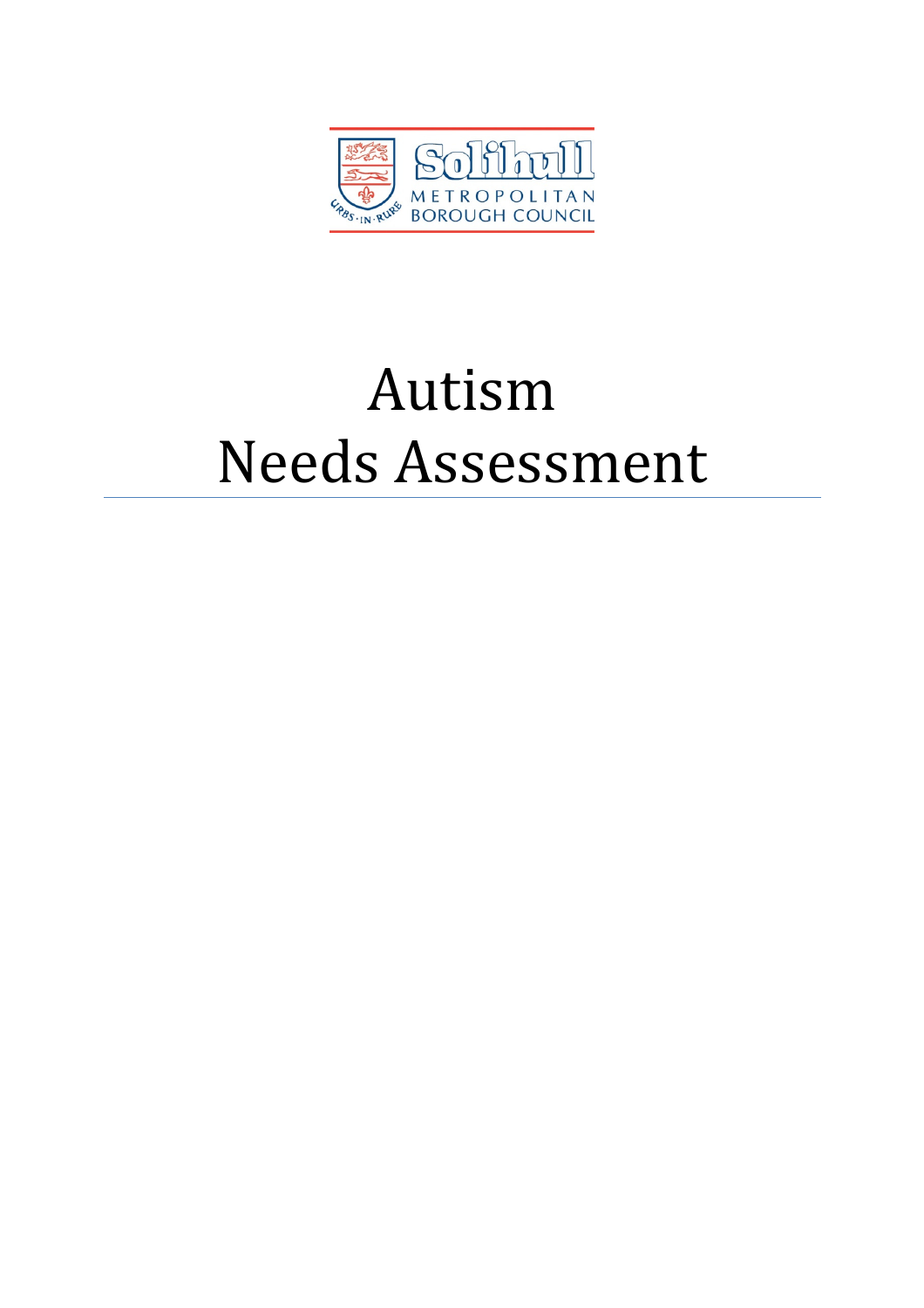# **Contents**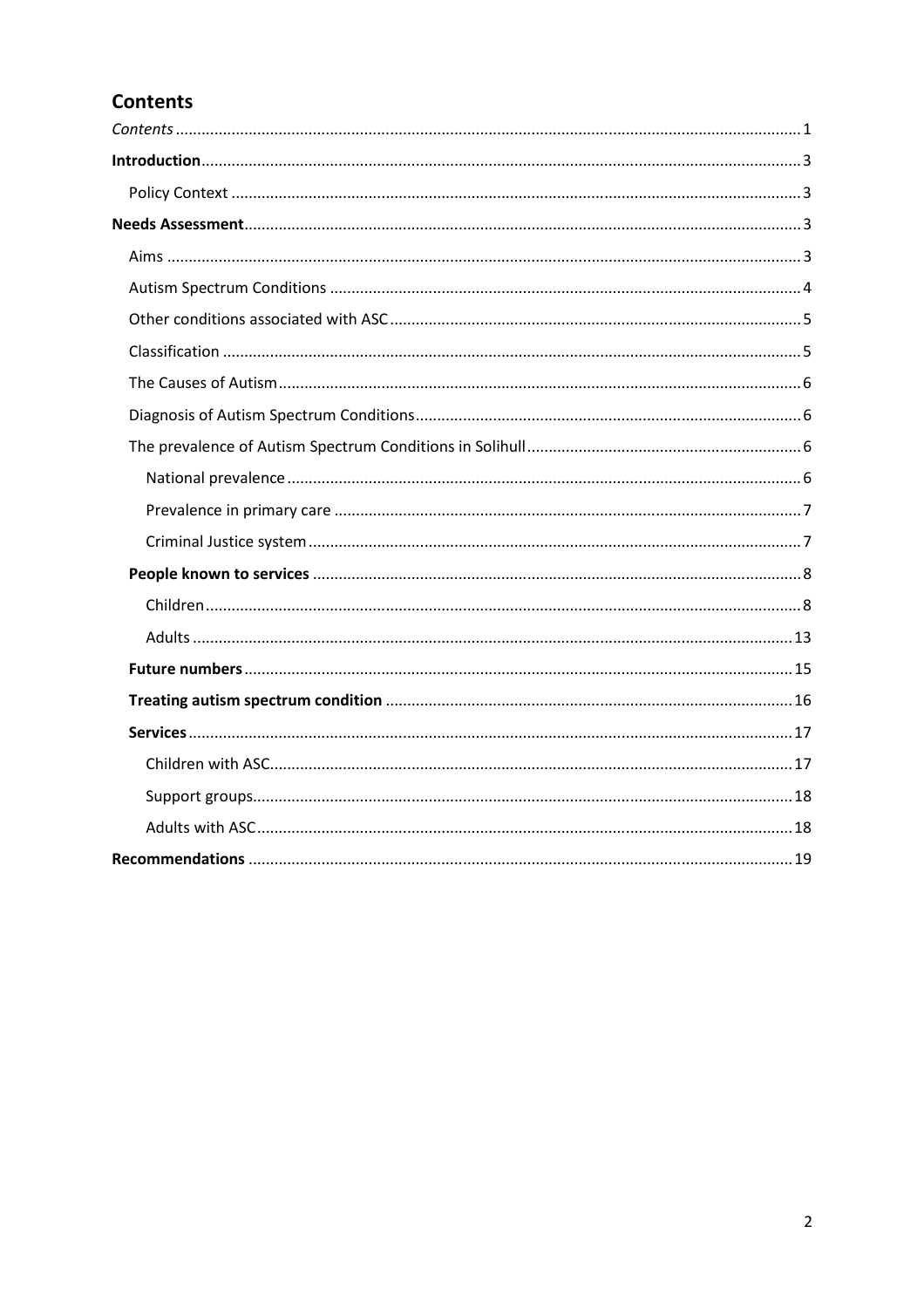# Introduction

# Policy Context

In 2010, a statutory duty was placed on the NHS and Local Authorities to ensure that services are in place to meet the needs of people with Autism Spectrum Conditions (ASC). This was done through the introduction of the Autism Act 2009<sup>1</sup> and the publication of the national autism strategy Fulfilling and rewarding lives: the strategy for adults with autism in England<sup>2</sup>. Statutory guidance for health bodies and local authorities was published later the same year<sup>3</sup>, together with a document What this guidance means for adults with autism $\sp4.$ 

Alongside these documents, The National Audit Office published a report Supporting people with autism through adulthood in 2009<sup>5</sup>. This report highlighted two key areas where existing services could be improved and made more effective. These were better strategy and planning based on good information and raising levels of knowledge and awareness of ASC. Other Government reports have highlighted that adults with ASC are some of the most excluded people in society.

Publication by the National Institute for Health and Clinical Excellence (NICE) of Clinical quidelines on the recognition, referral, diagnosis and management of adults on the autistic spectrum in 2012<sup>6</sup> further supports the implementation of the national autism strategy. This document provides evidence based recommendations. More recently the Local Government Association (LGA) in association with NHS England published *Ensuring quality services<sup>7</sup>*, a core principles commissioning toolkit for those with learning disabilities and/or autism.

# Needs Assessment

This needs assessment has been undertaken on behalf of Business Transformation to inform Solihull Metropolitan Borough Council's Autism Strategy. Needs Assessment is a systematic review of issues facing a population in order to agree priorities and allocate resources to address issues and reduce inequalities.

# Aims

This needs assessment will attempt to inform the Autism strategy by:-

- Collect information where available on the prevalence of ASC in Solihull
- Determine where possible the number of people with ASC in contact with services
- Identify gaps in services and unmet need
- Determine priorities and make recommendations

<sup>1</sup> HMSO 2009

 $2$  Department of Health March 2010

 $3$  Department of Health December 2010

<sup>&</sup>lt;sup>4</sup> Department of Health December 2010

<sup>5</sup> National Audit Office 2009

 $<sup>6</sup>$  NICE 2012</sup>

 $7$  LGA 2014, Gateway reference 01197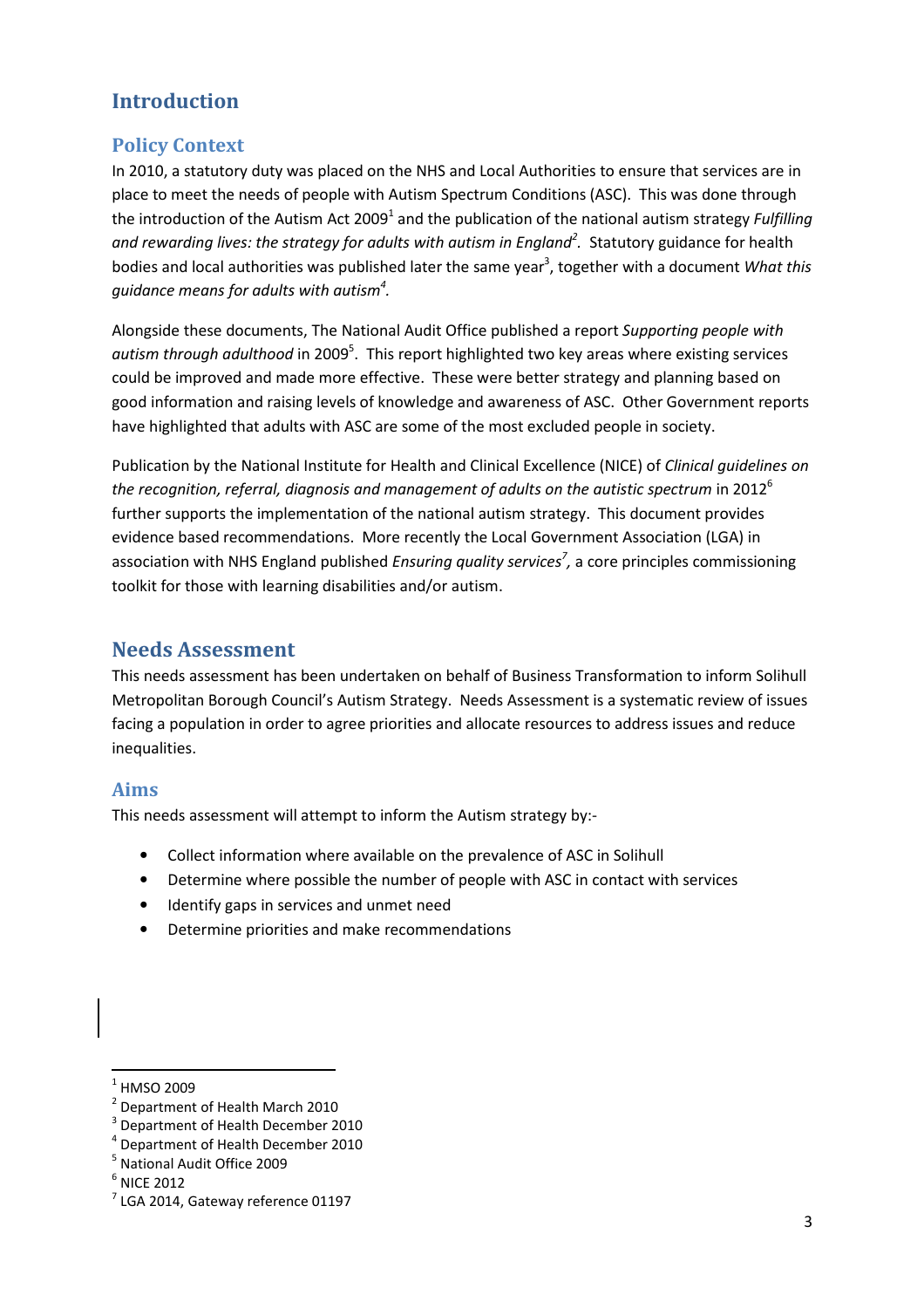# Autism Spectrum Conditions

NICE guidelines describe autism as a lifelong neurodevelopmental condition that is a spectrum of conditions which includes Asperger's Syndrome and childhood autism. Asperger's syndrome was first described in 1944 by a Viennese paediatrician Hans Asperger and not widely recognised until 1981 when Dr Lorna Wing coined the phrase. Thus older people are less likely to be diagnosed with the condition in childhood. People with Asperger's Syndrome generally have a higher IQ (>70) and often do not have coexisting learning difficulties.. However they are still affected by the difficulties common to all people with autism, illustrated in the diagram below and summarised as a "triad of impairments" <sup>8</sup> as illustrated in Figure 1 and summarised below.

#### Figure 1: Difficulties experienced by people with autism



© National Autistic Society

- Communicating socially, particularly using and understanding facial expressions, tone of voice and abstract language
- Recognising or understanding other people's emotions and feelings and expressing their own, making it more difficult to fit in socially
- Understanding and predicting other people's behaviour, making sense of abstract ideas and imagining situations outside their daily routine

Around half of people with autism also have a learning disability, often accompanied by an IQ of <70.

 $^8$  Supporting people with autism through adulthood, NAO, 2009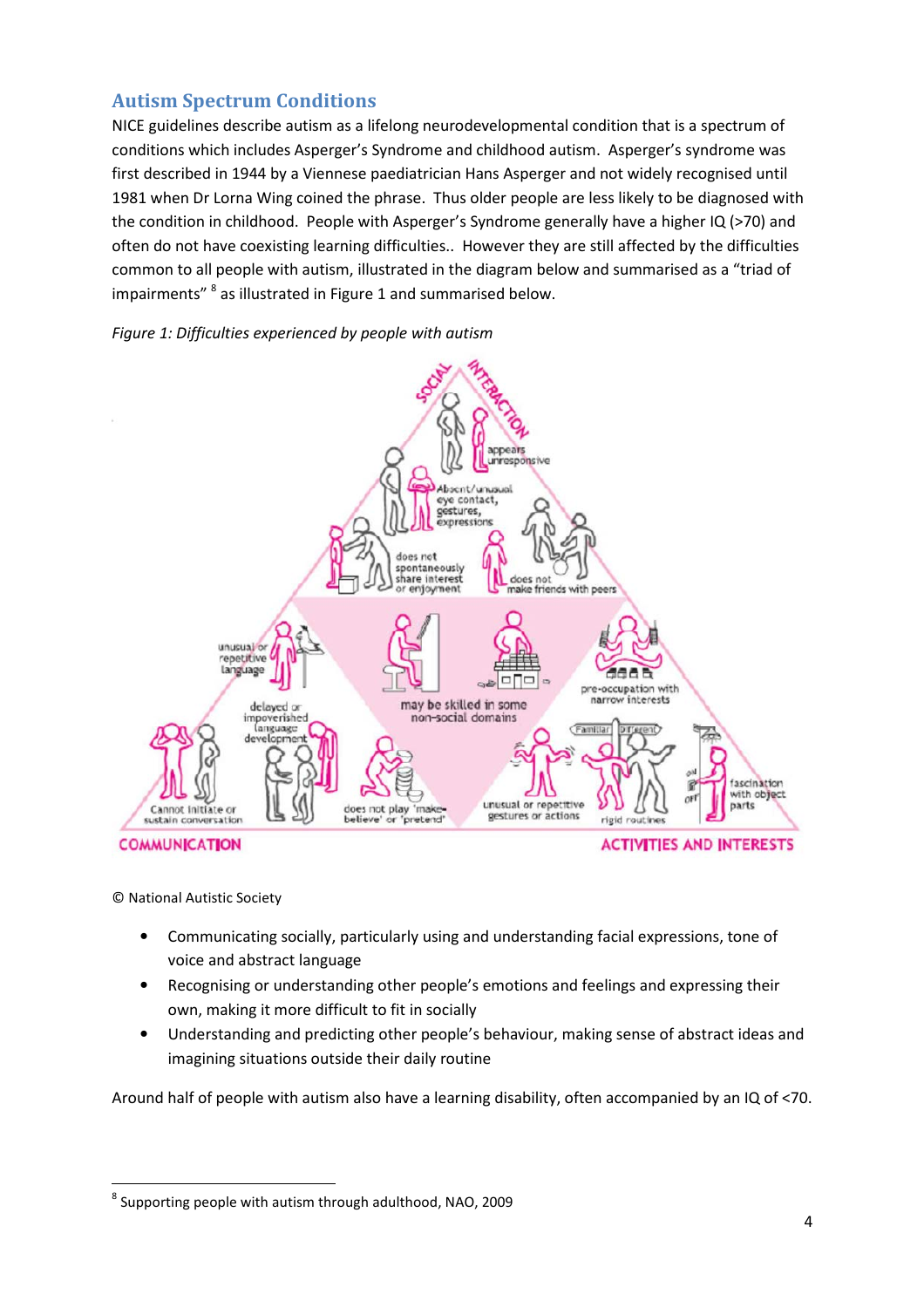Autism expressed in individual people may differ at various stages in their life course and the features may range from mild to severe and fluctuate in response to changes in circumstances or over time. Autism spectrum condition (ASC) is used in this document to describe people across the autistic spectrum.

Evidence from both the National Autistic Society and Research Autism suggests that people with ASC are vulnerable to mental health issues. Depression is common as are emotional difficulties such as social anxiety disorder. They are regarded as secondary to ASC as this develops first and the other conditions develop as a consequence.

## Other conditions associated with ASC<sup>9</sup>

- Attention deficit hyperactivity disorder (ADHD)
- Tourette's syndrome or other tic disorders
- Epilepsy
- Dyspraxia (a developmental co-ordination disorder)
- Obsessive compulsive disorder (OCD)
- Generalised anxiety disorder
- Bipolar disorder

#### Classification

The International Classification of Diseases version 10 (ICD10) places Autism in pervasive developmental disorders (F84). "This group of disorders is characterized by qualitative abnormalities in reciprocal social interactions and patterns of communication and by a restricted, stereotyped, repetitive repertoire of interests and activities. These qualitative abnormalities are a pervasive feature of the individual's functioning in all situations".<sup>10</sup> This group includes childhood autism (F84.0), atypical autism (F84.1) and Asperger's syndrome (F84.5) amongst other e.g. Rett's syndrome. These codes are more likely to be seen on hospital inpatient records.

An alternative classification is the Diagnostic and Statistical Manual (DSM) IV created by the American Psychiatric Association similarly identified autism and Asperger's syndrome as two separate categories within pervasive developmental disorders. However DSM V now groups pervasive developmental disorders under one umbrella diagnosis of Autism Spectrum Condition. This classification is favoured by America and Australia.

The majority of people are registered with a General Practitioner (GP) and GPs are often the first point of contact with the NHS for those with autism. GPs use Read codes to record patient conditions but there is not a consistent Read code for autism but GPs may write in notes that patient has autism. Work is under way to look at the feasibility of introducing a consistent Read code for  $\mathsf{ASC}^{11}$ 

 $\overline{\phantom{0}}$ 

<sup>&</sup>lt;sup>9</sup> NHS choices

<sup>&</sup>lt;sup>10</sup> International Statistical Classification of Diseases and Related Health Problems, 10th revision, WHO 1992  $11$  Think Autism; Fulfilling and Rewarding Lives, the strategy for adults with autism in England: an update, Her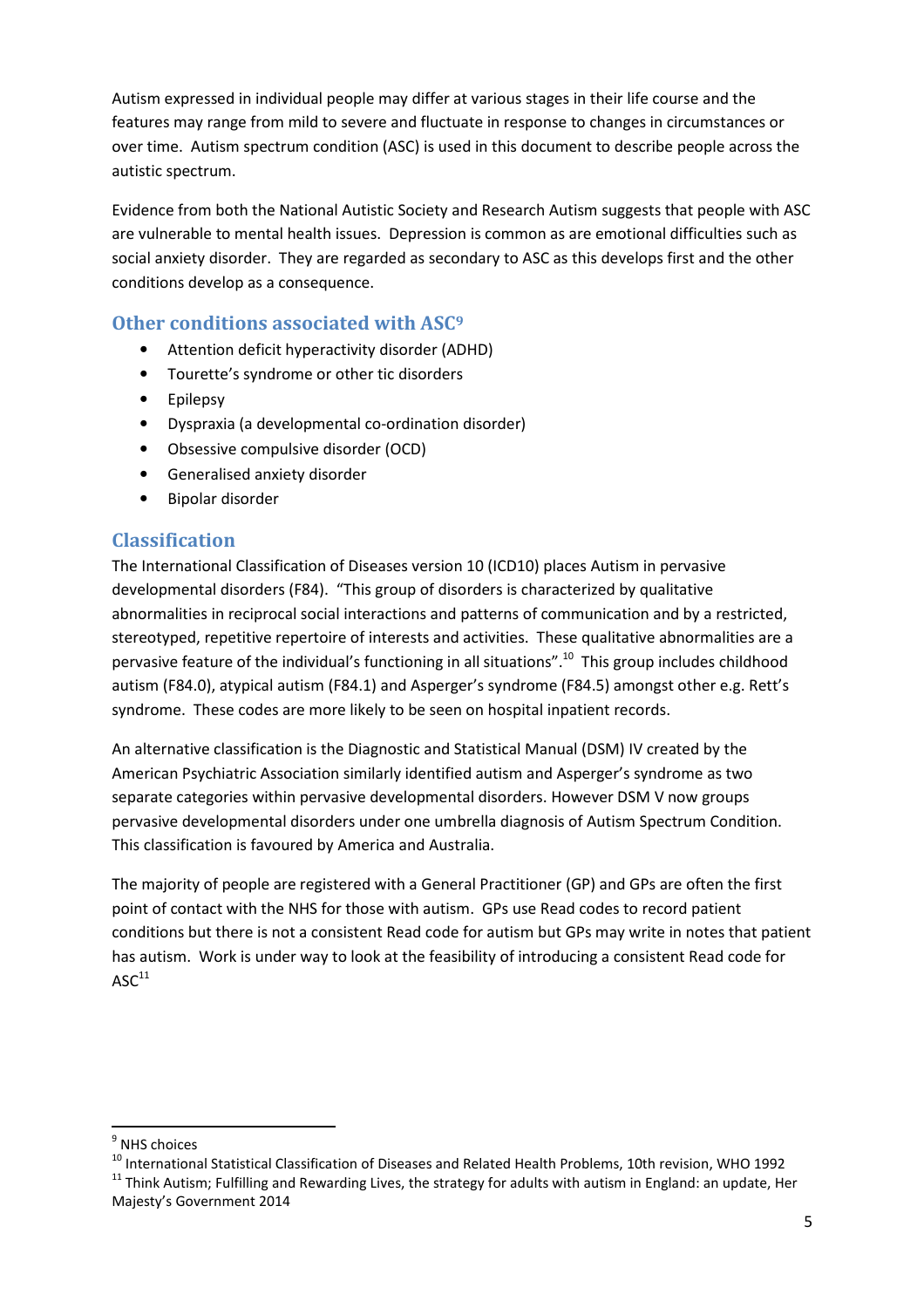# The Causes of Autism

What causes autism is not yet known but it is thought that several complex genetic and environmental factors are involved. Underlying conditions may also contribute to ASC<sup>12</sup>.

The exact cause is still under investigation. Most experts believe there is not one single cause but that it can be caused by several physical factors all of which affect brain development. Several genes are likely to be involved in some forms of autism but it is difficult to establish gene involvement because of the interaction of genes with environmental factors. However an early study by Kanner in 1943 on twins established that autism is highly inheritable. A more recent study has looked at foetal cortex development in pregnancy and discovered that children with autism were more likely to have focal patches of disrupted development in the six cortical layers when compared to children without autism.<sup>13</sup> Other studies have looked at parental obesity, gestational diabetes and advanced parental age and the link with autism. These conditions are thought to be significant risk factors but not causes. Further investigation is required in all areas of research.

Several studies have been carried out world-wide and these have established that there is no link between mumps, measles and rubella (MMR) vaccination. ASC is also not caused by the way someone is brought up or by their diet.

## Diagnosis of Autism Spectrum Conditions

As understanding of ASC increases, more early diagnoses are made. In the past understanding was limited so fewer adults have a formal diagnosis. Parents are usually the first to notice the symptoms of ASC when their children are about 2 -3 years old but in some cases ASC is not diagnosed until adulthood. The process of diagnosis may differ depending on where someone lives<sup>14</sup> as there isn't a standard way of diagnosing ASC but there are guidelines that professionals should follow<sup>15</sup> when diagnosing a child. Diagnosis in adults is more difficult and can be done in some areas by self referral to services but is more often done through a GP referral. If an adult is in contact with another health professional for another condition they too could make a referral. Diagnosis for them often means that they gain understanding of why they find some things difficult but are good at others. Also they are often been able to access support and benefits for the first time.

# The prevalence of Autism Spectrum Conditions in Solihull

#### National prevalence

Prevalence means the number of people with a health condition in a population at a particular time, usually expressed as a percentage. To get actual data on the numbers of people in the population who have ASC is very difficult because they may or may not be known to services and they may receive a lot of different services, the data from which is not held in a central database. Prevalence is therefore estimated using information published by the Health and Social Care Information Centre (NHSCIC) in 2009<sup>16</sup>. This survey estimated the national prevalence at 1.1% for those people aged 18-64. However the rate appears to be higher in males than in females (1.8% and 0.2%) respectively, but some researchers feel that ASC in females is under-diagnosed so prevalence could be higher.

 $\overline{\phantom{0}}$ 

<sup>&</sup>lt;sup>12</sup> NHS choices, www.nhs.uk

 $13$  Courchesne et al, On line edition New England Journal of Medicine, March 27<sup>th</sup> 2014

 $14$  Diagnosis what to expect, National Autistic Society website www.autism.org.uk

<sup>&</sup>lt;sup>15</sup> Clinical guidelines CG128, NICE, 2011

<sup>&</sup>lt;sup>16</sup> Autism Spectrum Disorders in adults living in households throughout England: Report from the Psychiatric Morbidity Survey 2007, NHSCIC 2009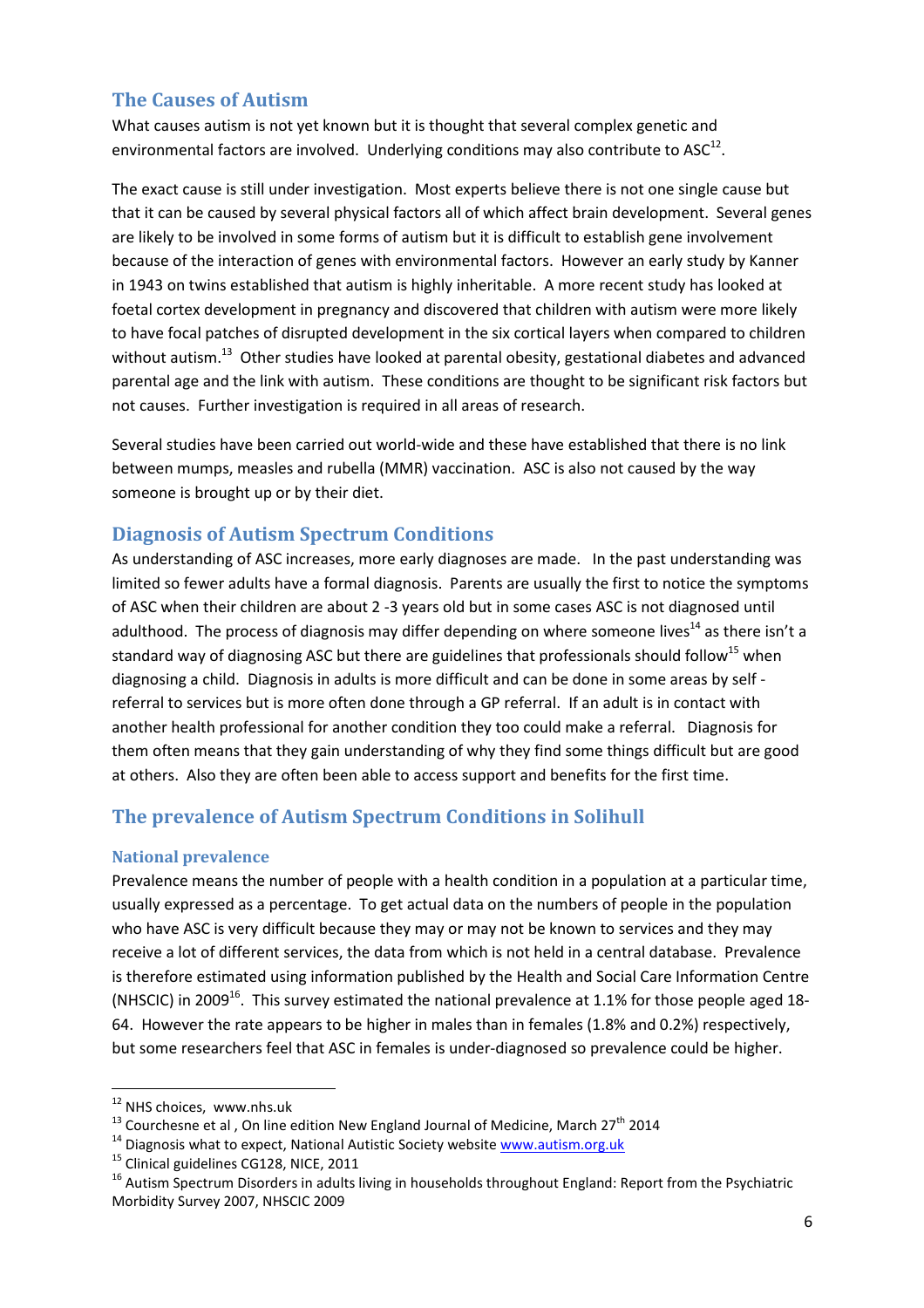These prevalence figures fit the profile found in childhood studies. The split between those with ASC and possible learning difficulties (LD) and those with ASC and little or no LD (this group includes those with) Asperger's is thought to be  $50:50^{17}$ . These estimates are accepted by the National Autistic Society and reflect differences in service and eligibility criteria.

When the national prevalence rate is applied to the most up to date population data for Solihull (2012) it results in the following numbers.

|         | $1 - 17$                |       |       |          | 18-64 |                         | $65+$    |          |                         |  |
|---------|-------------------------|-------|-------|----------|-------|-------------------------|----------|----------|-------------------------|--|
|         | with ASC                |       |       | with ASC |       |                         |          | with ASC |                         |  |
|         | with ASC inc.Asperger's |       |       |          |       | with ASC inc.Asperger's |          |          | with ASC inc.Asperger's |  |
|         | with ASC                | $+LD$ | no LD | with ASC | $+LD$ | no LD                   | with ASC | $+LD$    | no LD                   |  |
| persons | 469                     | 235   | 234   | 1331     | 666   | 665                     | 454      | 227      | 227                     |  |
| males   | 396                     | 198   | 198   | 1064     | 532   | 532                     | 328      | 164      | 164                     |  |
| females | 41                      | 21    | 20    | 124      | 62    | 62                      | 46       | 23       | 23                      |  |

Table 1: Estimated numbers for people with ASC by age group

This means that there could be 2250 children and adults with ASC in Solihull. This figure will include those with and without a formal diagnosis and therefore with both met and unmet need. Research quoted by NICE suggests that for every 3 known cases of ASC there are 2 undiagnosed.

## Prevalence in primary care

In 2008 the National Audit Office commissioned a survey of GPs on the subject of ASC<sup>18</sup>. Of the patients seen in a 6 month period, 2.5% of children (<18), 1.4% of 18-64 year olds and 0.5% of patients aged 65 and over, had symptoms that indicated they may have ASC. None of these patients had a previous formal diagnosis of the condition. The overall prevalence measured in this survey of ASC appears be slightly higher than previously thought and also seems to decrease with age.

There is some evidence<sup>19</sup> that estimates the prevalence of coexisting conditions e.g.

- 84.1% of children with ASC meet the criteria for at least 1 anxiety disorder. In Solihull this would equate to 394 children.
- In addition 10% children with Asperger's were diagnosed with Obsessive Compulsive Disorder (OCD) i.e. 23 Solihull children
- 1 in 15 with Asperger's syndrome experience depression which could be as many as 75 children and adults.

## Criminal Justice system

Richard Mills in a presentation on behalf of Research Autism and the National Autistic Society quoted a number of studies that estimated ASC in the offender population as between 2-4% which is higher than in the general population  $(1\%)^{20}$ . In the same presentation there are studies quoted as estimating that 15-20% of the Asperger's population are at increased risk of offending.

However the National Autistic Society on their website state " that there is no evidence of an association between ASC and criminal offending, in fact, due to the rigid way that many people with ASC keep to rules and regulations, they are usually more law abiding than the general population.

<sup>&</sup>lt;sup>17</sup> Supporting People with autism through adulthood, NAO, 2009

<sup>18</sup> www.nao.org.uk/wp-content/uploads/2009/06/0809556\_gp.pdf

<sup>19</sup> Research Autism

<sup>&</sup>lt;sup>20</sup> Richard Mills, presentation for Research Autism and National Autistic Society, 2012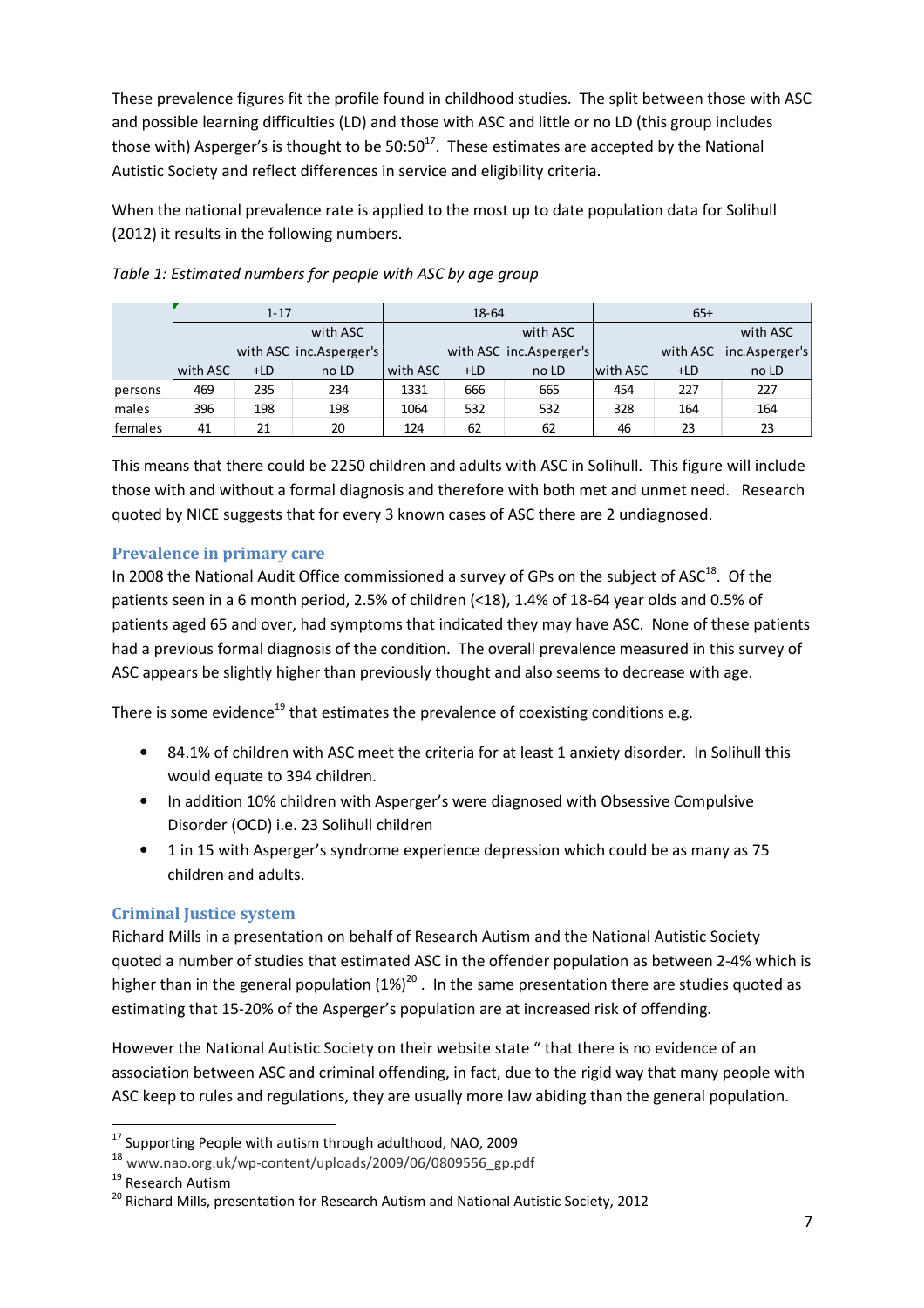People with ASC are more at risk as victims of crime rather than offenders"<sup>21</sup>. This may be because specific vulnerability factors may increase an individual's risk. These include difficulties with communication, social interaction and some coordination problems. Their behaviour is sometimes seen as odd and this may draw unnecessary attention but in general ASC is a hidden disability.

The type of offences that people with ASC may "commit" may relate to social naivety i.e. because they want to make friend, they may be befriended by and become unwitting accomplices of, criminals. They could also be aggressive because there has been a change in their routine or environment which causes them anxiety and distress. Also because people with ASC adhere strictly to rules they may become agitated if others seem to break them e.g. kicking a car if it is illegally parked. In addition, many of those with ASC will not understand the implications of their behaviour and do not learn from past mistakes and may subsequently "re-offend".

The Public Health Outcomes Framework (PHOF) $^{22}$ , states that in 2012 there were 349/100,000 new entrants to the youth justice system in Solihull. This equates to 74 young people aged between 10 and 17, 3 of whom could have ASC.

Statistics from a Freedom of Information request (FOI) shows that the custody and probation caseload of those offenders who give Solihull as their home address was 482 in the community as at 31/12/11 and 135 in prison as at 31/03/12<sup>23</sup> meaning that there could be between 12 and 24 Solihull residents with ASC in contact with the justice system.

## People known to services

There is great difficulty establishing the actual number of people with ASC in Solihull, however Solihull is not alone in this as other areas also experience problems

## Children

 $\overline{\phantom{0}}$ 

The best data source for children with ASC is the annual school census which counts the number of children with statements of special educational need (SEN) and their primary type of need.

In January 2013 there were 179 primary school children, 179 secondary school children and 78 children in special schools recorded with SEN statements or at school action plus where the primary need is ASC. This is 12.5% of the total number of pupils compared to 10.4% for England and 11.1% for comparator authorities. This percentage has steadily increased since January 2008 when the value was  $5.51\%^{24}$ .

The main primary need for statements in primary school children is moderate learning difficulties(23.7%), ASC is ranked  $4<sup>th</sup>$  (11.9%); for secondary pupils the primary need is behavioural, emotional and social difficulties (19.7%), ASC is ranked  $5<sup>th</sup>$  (12.1%); the primary need in special schools is moderate learning difficulties(38.5%), ASC is ranked 3<sup>rd</sup> (16.1%). Only special schools have a large proportion of pupils with severe learning difficulties (21.9%). The total number of children with ASC is therefore 436, close to the 0-17 estimate of 469 above. As mentioned previously, some pupils with learning difficulties as their primary need may also be autistic.

<sup>&</sup>lt;sup>21</sup> The National Autistic Society, Criminal Justice System and ASD, www.autism.org.uk

<sup>22</sup> PHOF, http://www.phoutcomes.info/public-health-outcomes-

framework#gid/1000041/pat/6/ati/102/page/0/par/E12000005/are/E08000029

<sup>&</sup>lt;sup>23</sup> https://www.justice.gov.uk/downloads/.../foi.../foi-78049-annex-a.xls

<sup>&</sup>lt;sup>24</sup>PHE, Learning Disabilities Profiles, www, ihal.org.uk/profiles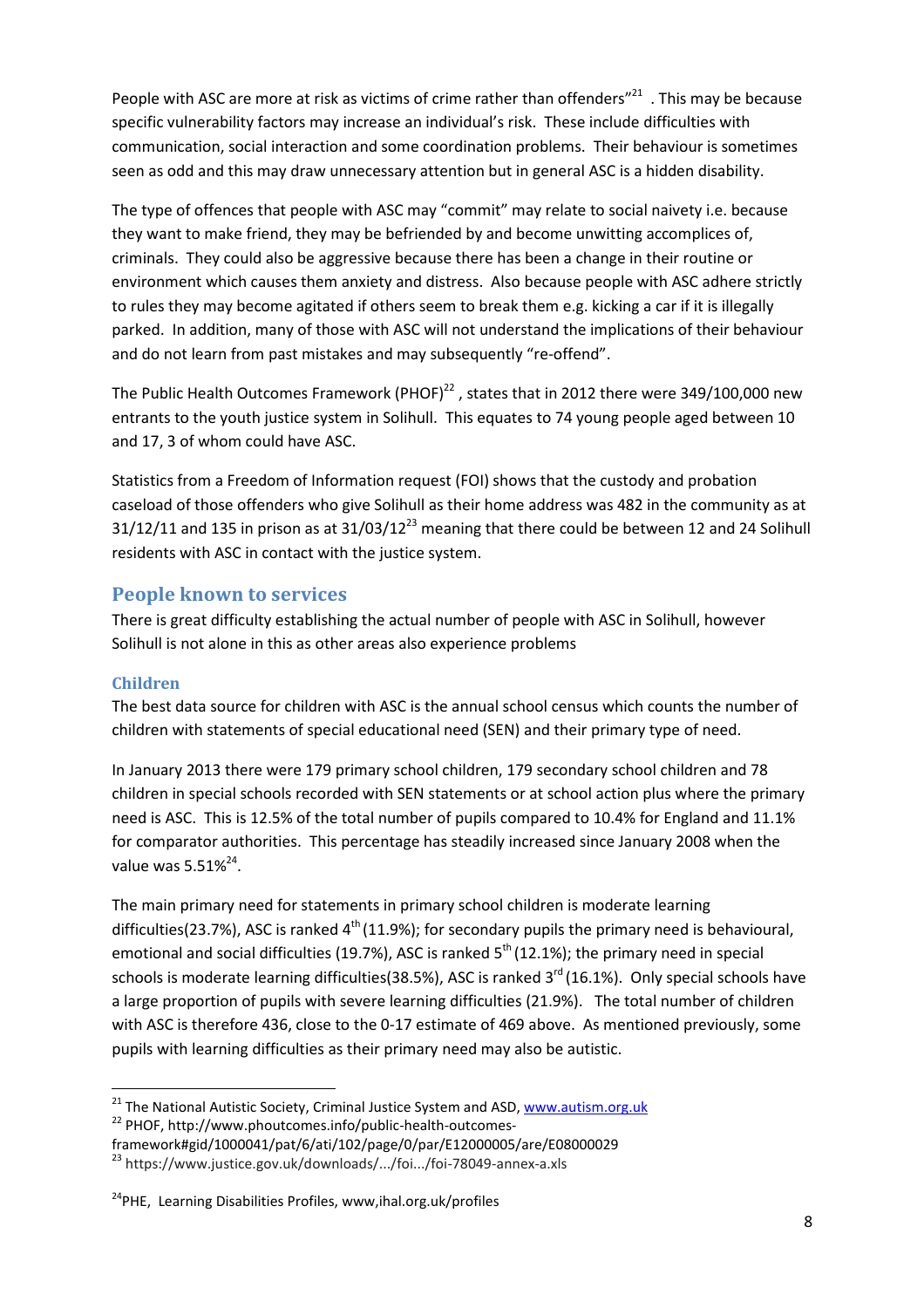

Chart 1: Pupils with statements of special educational need

Chart 1 indicates that more children with ASC appear to be accommodated in mainstream school in Solihull than in England and comparator local authorities. There were also correspondingly fewer children with ASC in special schools than other areas. This may indicate more pupils with ASC without LD (possibly Asperger's) in Solihull than in the comparator areas.

The local Tribal system records Information on where Solihull children with statements and ASC as a primary need, live. Chart 2 appears to show that there is no strong link with deprivation.



Chart 2: Area of residence of pupils with ASC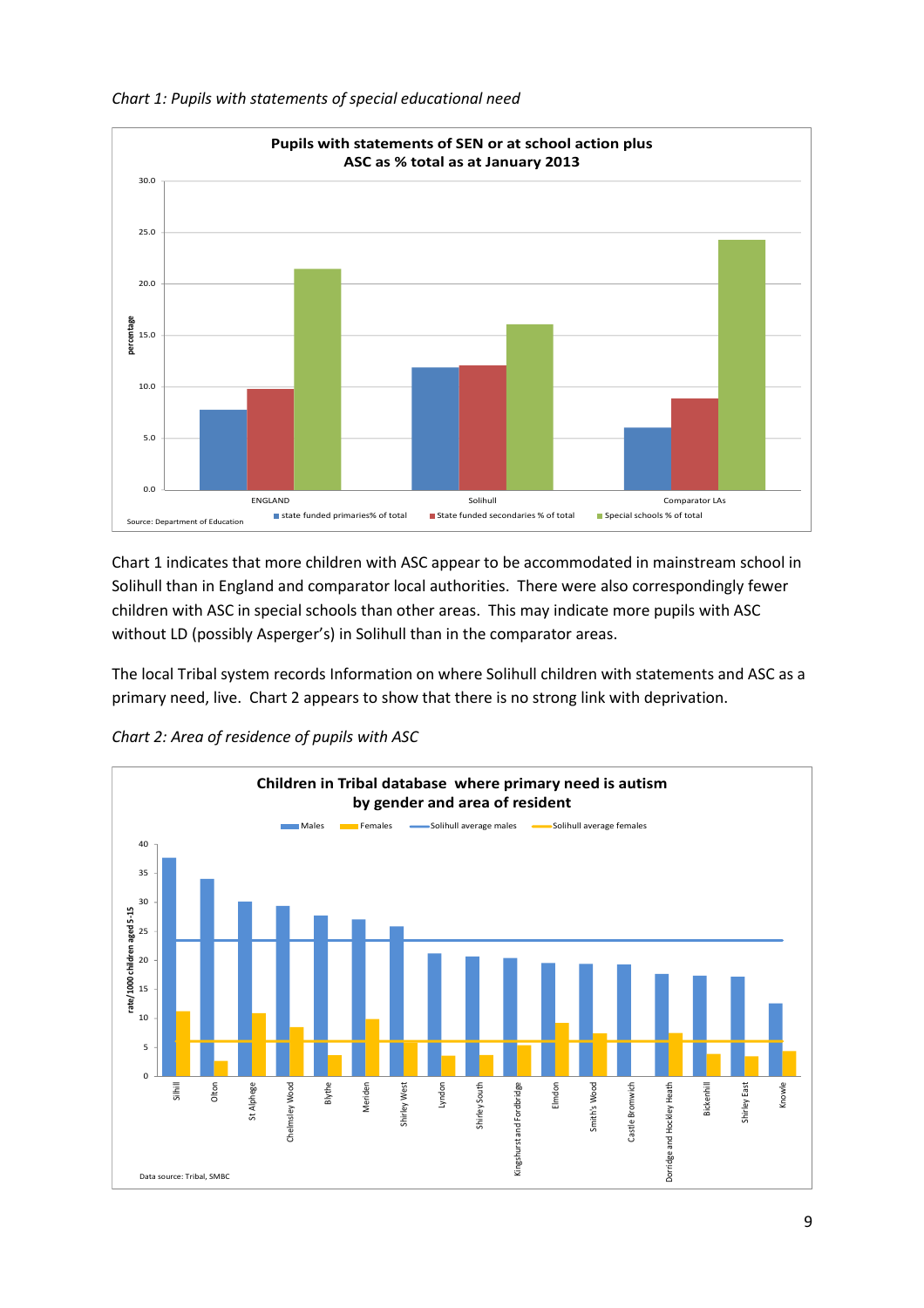#### Social Care Data

The CareFirst system at the council records residents who have been in receipt, as well as those who are currently receiving, social care services provided by the council. The numbers who have ASC by area are shown in Table 2.

| Age group (years)       |                                             | $1 - 14$                   | $15 - 24$                                   |                            | <b>Total</b>                                |                            |
|-------------------------|---------------------------------------------|----------------------------|---------------------------------------------|----------------------------|---------------------------------------------|----------------------------|
| Area                    | <b>NOT AN</b><br><b>OPEN</b><br><b>CASE</b> | <b>OPEN</b><br><b>CASE</b> | <b>NOT AN</b><br><b>OPEN</b><br><b>CASE</b> | <b>OPEN</b><br><b>CASE</b> | <b>NOT AN</b><br><b>OPEN</b><br><b>CASE</b> | <b>OPEN</b><br><b>CASE</b> |
| Solihull                | 114                                         | 84                         | 82                                          | 78                         | 196                                         | 162                        |
| Regeneration wards      | 63                                          | 30                         | 36                                          | 24                         | 99                                          | 54                         |
| <b>Rest of Solihull</b> | 51                                          | 54                         | 46                                          | 54                         | 97                                          | 108                        |

| Table 2: Number s of children and young people with ASC on CareFirst <sup>25</sup> |  |  |  |
|------------------------------------------------------------------------------------|--|--|--|
|                                                                                    |  |  |  |

The number of children and young people with ASC who are no longer receiving social care is higher than those currently receiving care. The reduction is seen in those children and young people, particularly 1-14 year olds, resident in the regeneration wards (Chelmsley Wood, Kingshurst and Fordbridge and Smith's Wood) whereas the number receiving care has increased slightly in the rest of Solihull.

When these numbers are converted to a rate it can be seen from the chart below that those aged 1- 14 years with ASC receiving care in the regeneration area is approximately double that seen for the rest of Solihull. The rate of open cases for the 15-24 age group is higher than that for the 1-14 year olds for both the regeneration area and the rest of Solihull, but the regeneration area is a third higher than the rest of Solihull



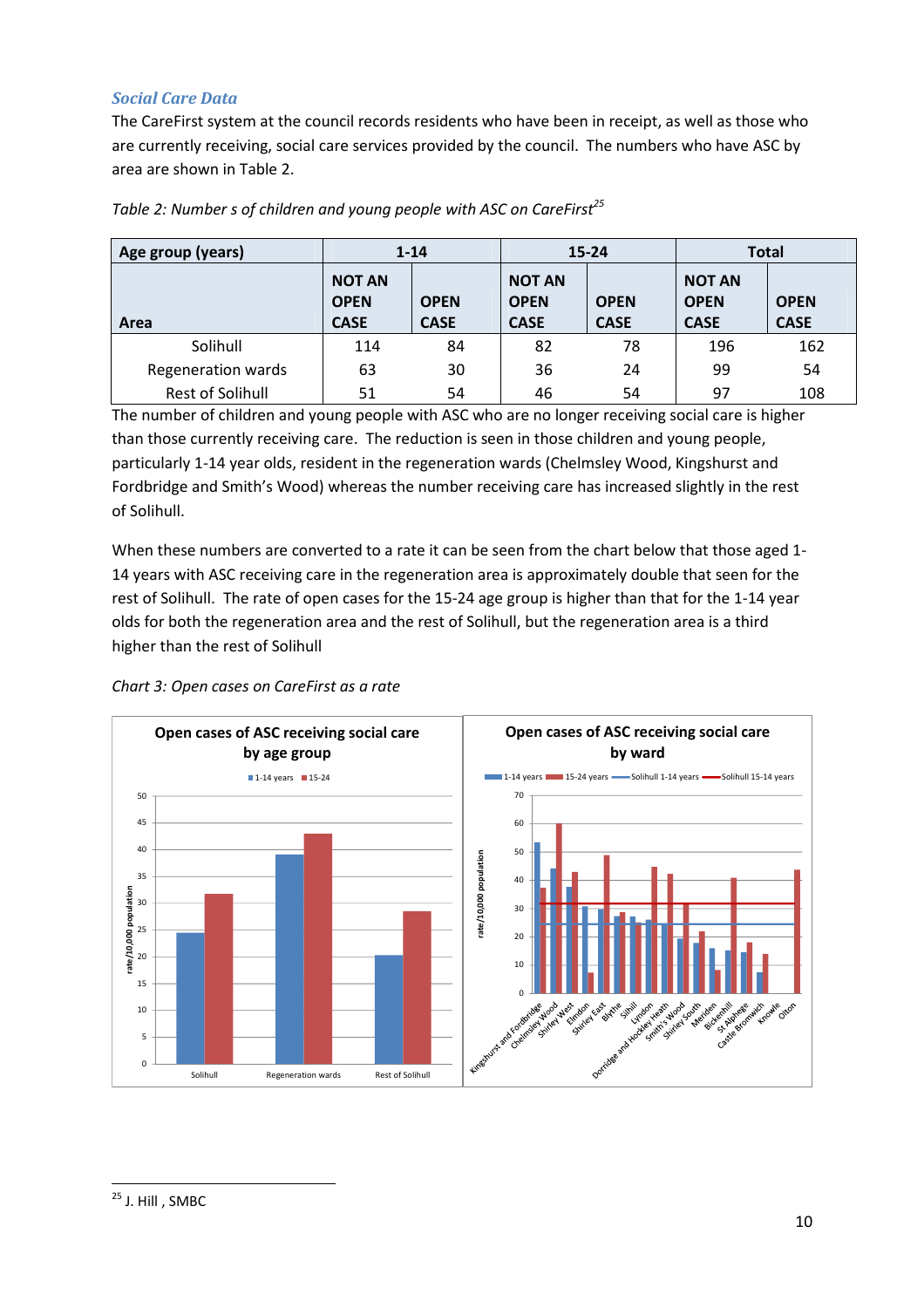The ward rates show less of a link to deprivation but numbers are small so differences are unlikely to be statistically significant.

## Solihull Specialist Inclusion Support Service

A snapshot of ASC prevalence was established between September and November 2013 by the ASD operational group as part of a bench marking exercise<sup>26</sup>. The results were:-

| Number of Children with a diagnosis of ASC in Solihull known to:-                |     |
|----------------------------------------------------------------------------------|-----|
| SISS ASD team - non traded service working with children of statutory school age | 526 |
| with a diagnosis of ASD only                                                     |     |
| SISS under 6 team                                                                | 20  |
| Educational psychology service (EPS)                                             | 14  |
| <b>CAMHS</b>                                                                     | 181 |

Children known to the Meadow Centre Service are not included in the above table as these children are mainly awaiting diagnostic assessment.

There is considerable overlap between the children identified through SISS and those on the caseload of CAMHS and EPS. The records for each service have not been cross-matched but the ASD operational group have taken the SISS caseload, including SISS under 6 as being the most accurate number of children diagnosed with ASC in the borough i.e. 546<sup>27</sup>

# Child and Adolescent Mental Health Services (CAHMS and Educational Psychology Service (EPS)

Chart 4 CAMHS and EPS

l



A high number of children and young people with an ASC diagnosis present to CAMHS with a number of co-morbid difficulties, the largest of which is Attention Deficit Hyperactivity Disorder (ADHD), followed by anxiety and then depression. It is difficult to discharge these individuals as there is no Tier 2 services for families. Children who are on medication that GPs are reluctant to prescribe also stay on caseload.

<sup>&</sup>lt;sup>26</sup> Information provided by Shirley Heatherington, ASD operational group

<sup>27</sup> Information provided by Shirley Heatherington, ASD operational group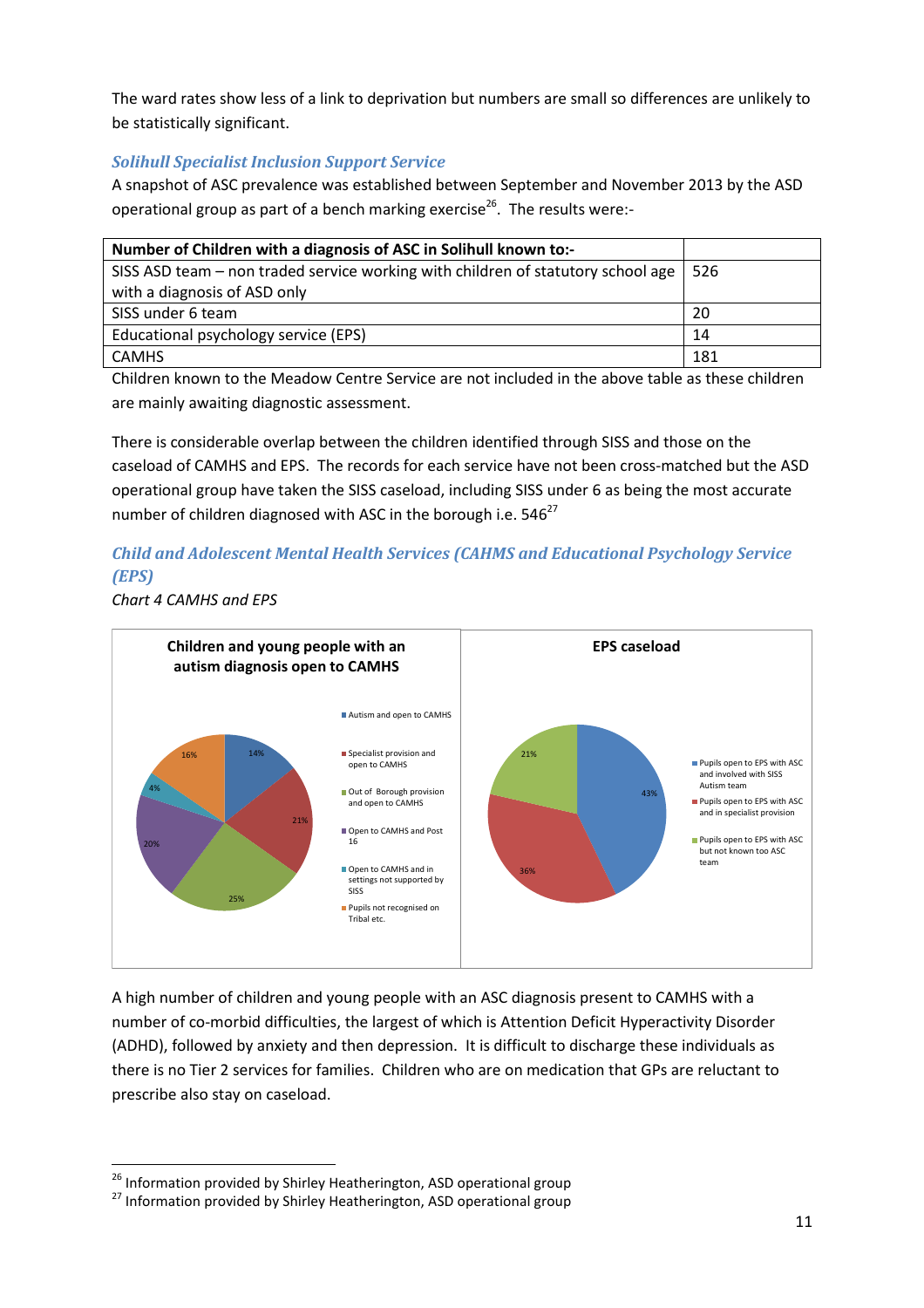There is also no service for children and young people who have mild or moderate learning difficulties unlike those with severe learning difficulties who can access life long support. This situation is made worse by the fact that when families are in crisis and in need of support, there is no option to dip on and out of services when needed.<sup>28</sup>

## NHS – Hospital admissions data<sup>29</sup>

Between April and December 2013 there were 86 hospital spells for children and young people (aged under 25) where ASC is recorded in one of the supplementary diagnostic codes.

The primary causes of admission are shown in chart 5. The admission rate for the south of the borough was 9.9/10,000 population and the north 24.4/ 10,000 i.e. an admitted patient is 2.5 times more likely to be from the north

The largest causes of admission are covered by diagnoses in the chapter for injury, poisoning and other consequences of external causes. The majority are injuries (2/3rds) and the rest, poisonings. This perhaps supports the view that those with ASC do not fully understand the consequences of their actions and are therefore "accident prone".

The second largest causes of admission are covered by the chapter for symptoms, signs and abnormal clinical and laboratory findings, not elsewhere classified such as unexplained nausea and vomiting, fever and chest pain. The Other category is an accumulation of chapters where admissions for each chapter are less than 5.



Chart 5: Primary reason for admission patients aged under 25

 $^{28}$  Information provided by Shirley Heatherington, ASD operational group

<sup>29</sup> Local SUS data + ONS mid year population estimates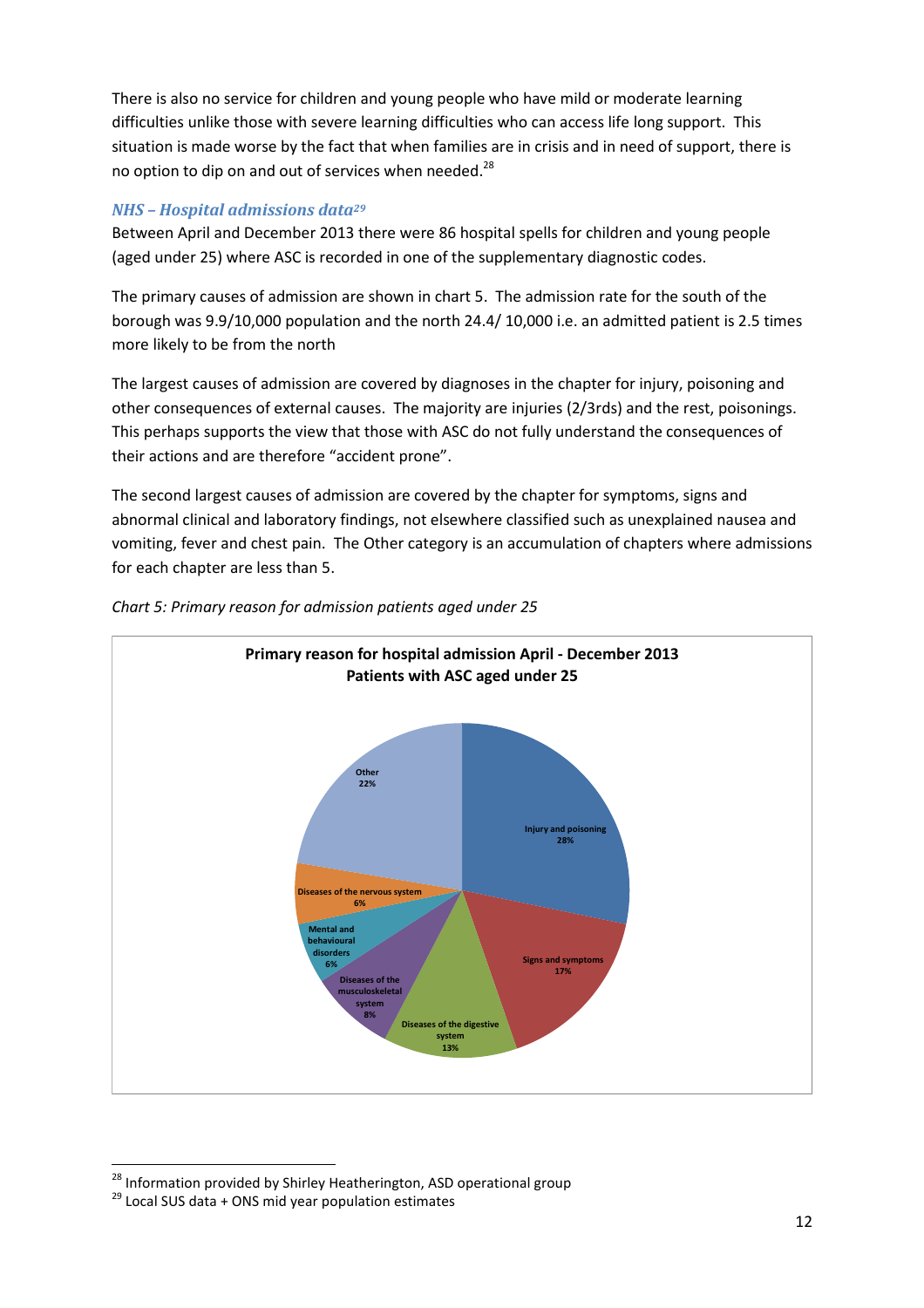#### Adults

#### Social care

According to the data recorded on CareFirst there are only 12 people aged 25+ that have ASC and who are currently receiving social care. This compares to 9 who were previously receiving care. This is a lot lower than those seen for younger age groups and shows the effect of increased awareness and diagnosis. These numbers convert to a rate of <1/10,000 population and this is a fraction of the expected population from prevalence studies.

#### Primary care

General practices maintain a number of registers of patients with certain conditions for the Quality and Outcomes Framework (QOF) payment system. Unfortunately ASC is not one of these conditions but learning disabilities (LD) is.

Chart 6 shows the % prevalence of LD for people aged 18 and over and numbers on the registers over time. National prevalence models underestimate the prevalence of LD so the national reported rate exceeds the expected rate by 7%<sup>30</sup>. Expected values have not therefore been included in Chart 6. In Solihull, the expected value is 0.21% of but actual prevalence is more than double that at 0.5%.



Chart 6: QOF practice registers

The chart also shows that Solihull prevalence has increased over time and was higher than national prevalence but is now the same. Between a fifth and a third of these patients are also likely to have ASC<sup>31</sup> and estimated figures for ASC at a third of LD are also included on the chart. These however are only a small proportion of adults thought to have ASC. Information on the actual number of patients with ASC could be collected through a specific search of each GP database.

 $\overline{a}$ 

<sup>&</sup>lt;sup>30</sup> NHS comparators, www.nhscomparators.nhs.uk

<sup>&</sup>lt;sup>31</sup> Learning Disabilities Observatory, www.ihal.org.uk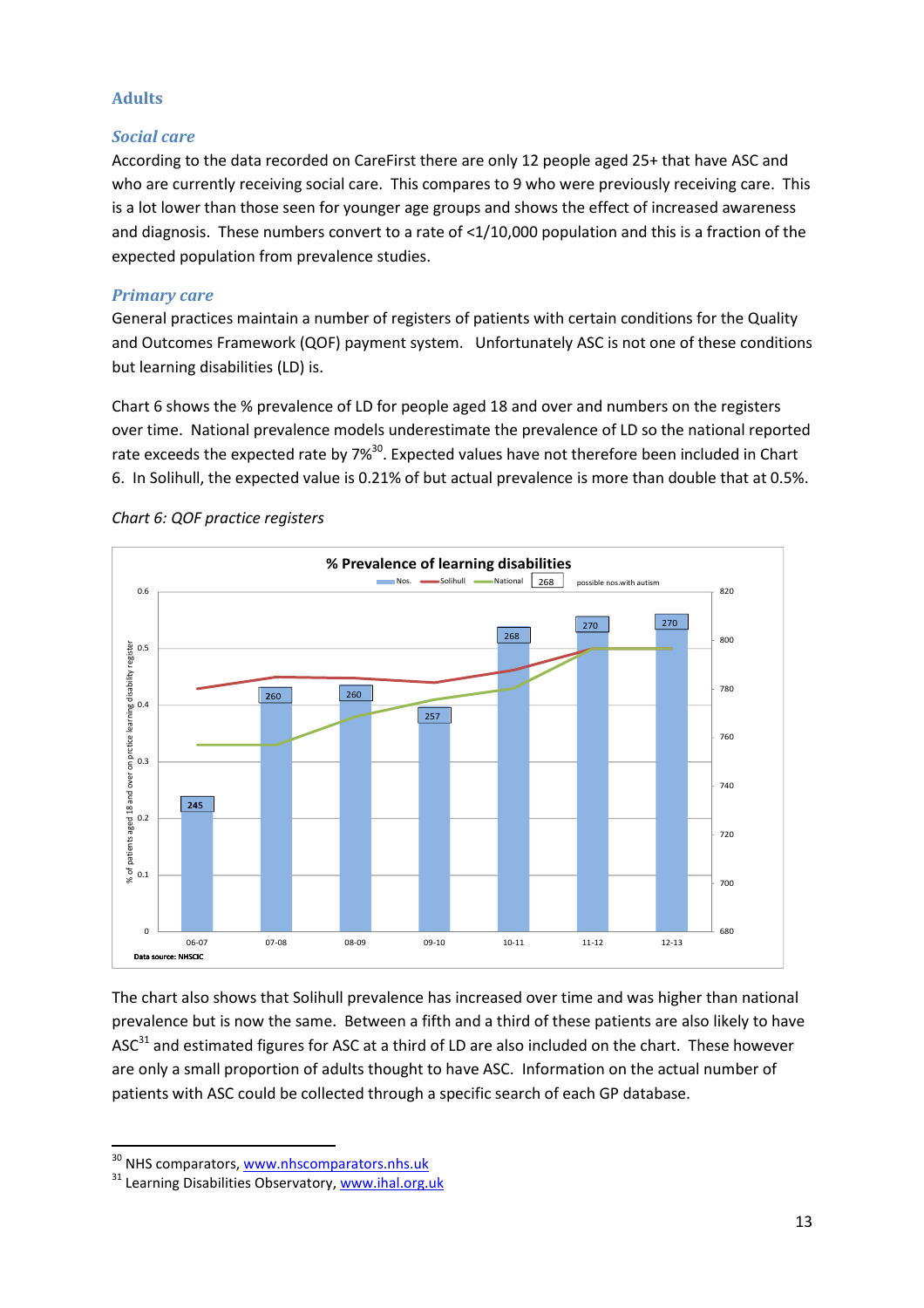There appears to be a link with deprivation and learning disability as the rate for North Solihull practices is approximately twice that seen for practices in the South. This may also imply a link with deprivation and ASC for adults or it could be greater recognition and diagnosis of LD in some areas.

## NHS – Hospital admissions data

Between April and December 2013 there were 28 hospital spells for people aged 25 and over where ASC is recorded in one of the supplementary diagnostic codes. This is a smaller number than that seen for those aged under 25. The primary causes of admission are shown in chart 7. The admission rate for the south of the borough was 1.3/10,000 population and the north 4/10,000 i.e. ~3 times more likely to be admitted from the north.

Primary reasons for admission vary more widely for people with ASC aged 25 and over than for those aged under25. The largest cause of admission is covered by the chapter for symptoms, signs and abnormal clinical and laboratory findings, not elsewhere classified such as fainting and collapse and chest pain. The second largest cause is diseases of skin and subcutaneous tissue and covers such conditions as cellulitis and ingrowing toenails. Numbers covered by this chapter in the under 25 age group are small and are accumulated into the "other" category.





# Criminal justice system

 $\overline{a}$ 

No one asked in Solihull were aware of any system that could provide information on the actual numbers of people in touch with the justice system who had a diagnosis of ASC. As far as they were aware no system records this information.

People with ASC can be both a victim of crime and an offender, the latter often through deliberate exploitation by others<sup>32</sup>. Prevalence of autism in the offender population is thought to be between

 $32$  Richard Mills, Presentation on behalf of Research Autism, June 2012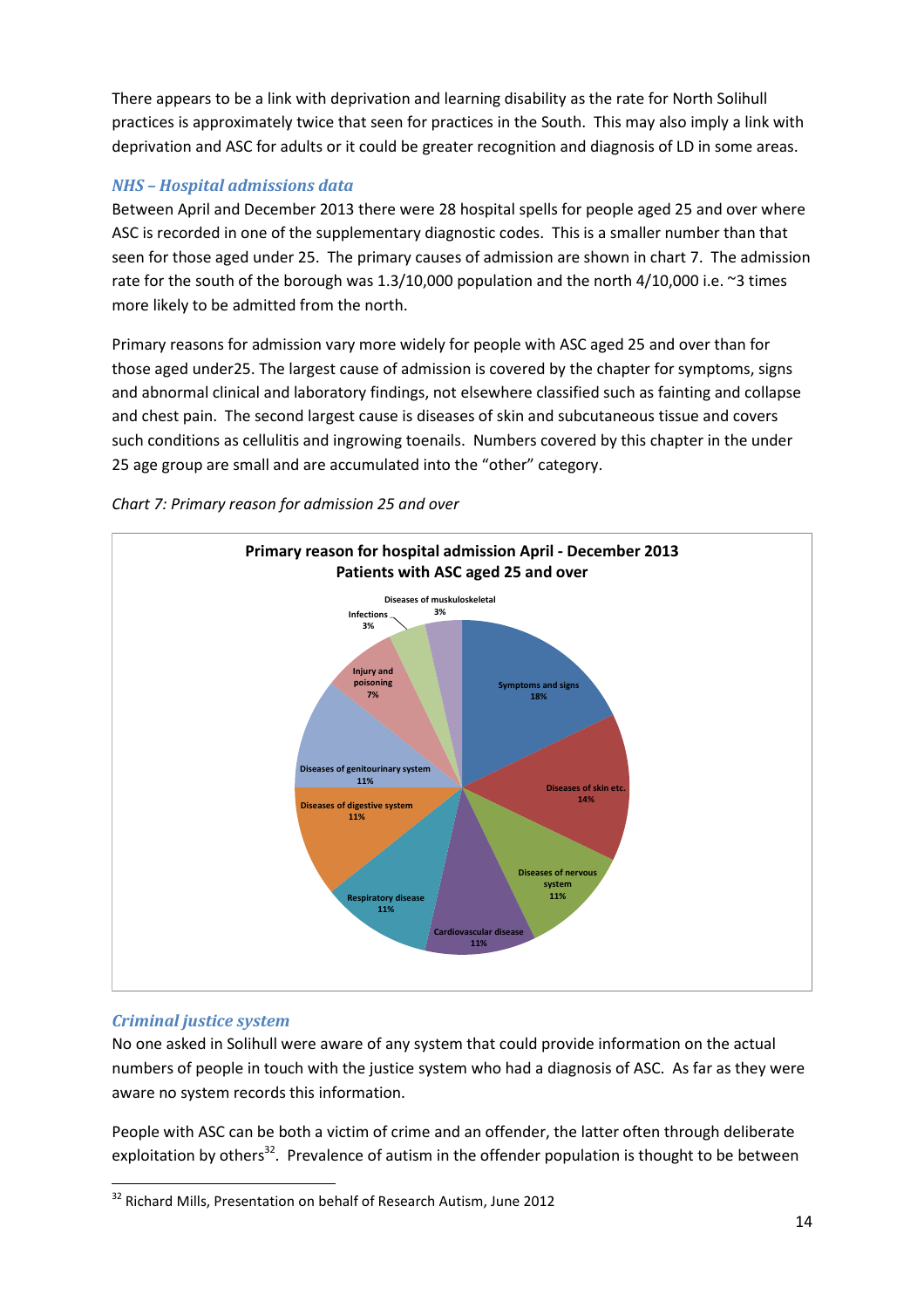2-4%, compared to 1% in the general population. Also 15-20% of people with Asperger's are at increased risk of offending. The reasons for this are not well understood but until better records are kept awareness raised, progress is difficult  $^{33}$ .

# Future numbers

Data on the number of children with current diagnosed ASC is presented in the previous section. If the Department of Education numbers for the last 4 years for children with statements or at School action plus, whose primary need is autism are projected forward 5 years, then by 2018 there could be over 700 children with diagnosed ASC. As recognition of ASC increases and if awareness is raised amongst professionals, numbers could be even higher.

#### Chart 8:



The Projecting Adult Needs and Service Information System (PANSI)<sup>34</sup> projects the number of people predicted to have ASC aged 18-64 up to 2020. From Table 2 it can be seen that overall numbers for both males and females increases slightly (~2%) over this period but there is more variation between age groups and gender (see Chart 1 below) but these numbers reflect the underlying population structure.

| Table 3: Projected numbers of males aged 18-64 with ASC |  |
|---------------------------------------------------------|--|
|---------------------------------------------------------|--|

| Males in Solihull predicted to have ASC by age and gender predicted to 2020 |      |      |      |      |      |                |  |  |
|-----------------------------------------------------------------------------|------|------|------|------|------|----------------|--|--|
| 2020<br>2012<br>2016<br>2018<br>2014                                        |      |      |      |      |      |                |  |  |
| male 18-24                                                                  | 151  | 149  | 144  | 139  | 133  | $-12$          |  |  |
| male 25-34                                                                  | 194  | 203  | 214  | 221  | 229  | 18             |  |  |
| male 35-44                                                                  | 234  | 221  | 218  | 216  | 220  | -6             |  |  |
| male 45-54                                                                  | 274  | 277  | 277  | 272  | 261  | $-5$           |  |  |
| male 55-64                                                                  | 221  | 221  | 227  | 238  | 248  | 12             |  |  |
| Total males aged 18-64                                                      | 1074 | 1071 | 1080 | 1086 | 1091 | $\overline{2}$ |  |  |

l  $33$  As above

<sup>34</sup> www.pansi.org.uk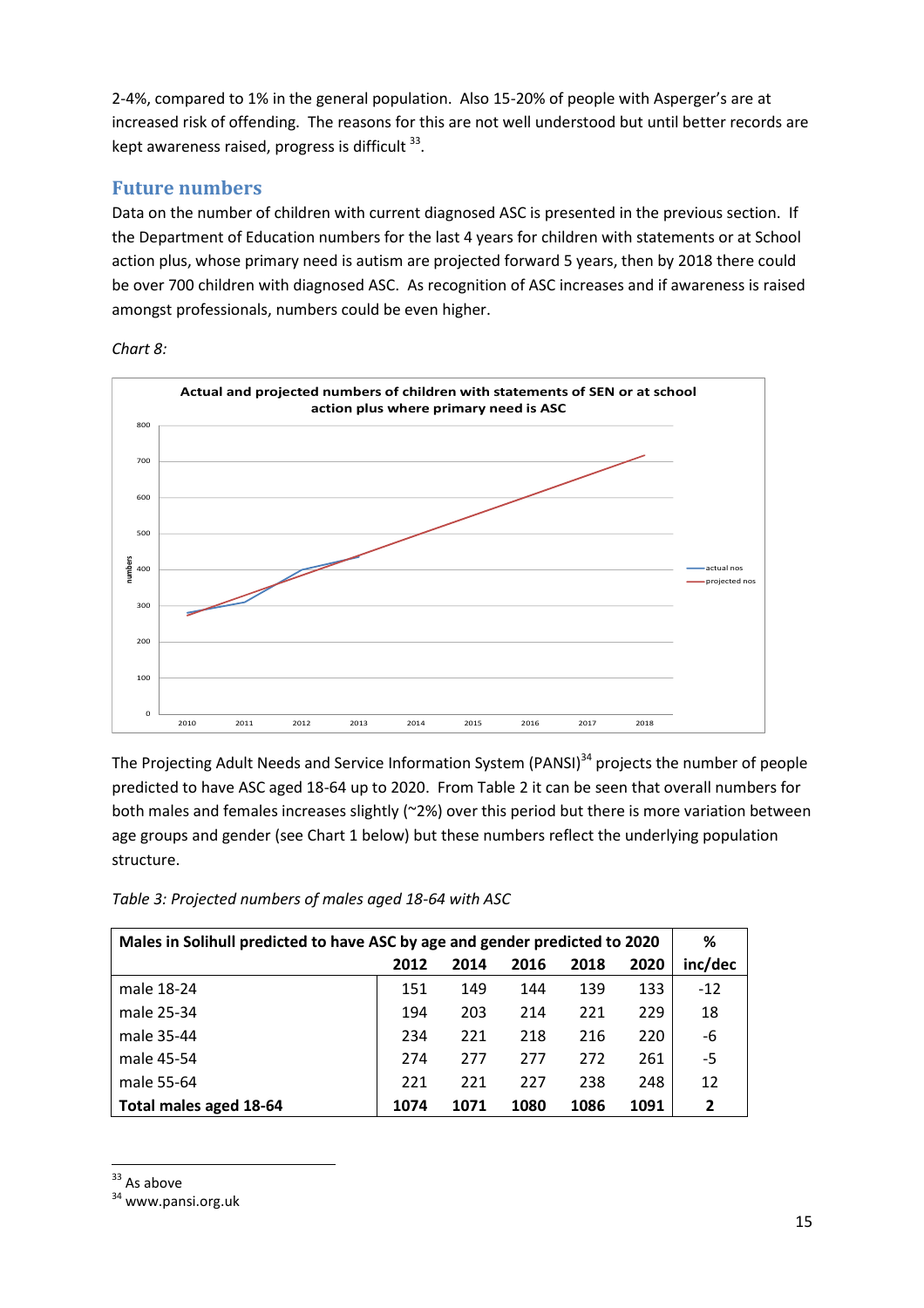| Females in Solihull predicted to have ASC by age and gender predicted to 2020 |     |     |     |     |     |                |  |
|-------------------------------------------------------------------------------|-----|-----|-----|-----|-----|----------------|--|
| 2020<br>2014<br>2018<br>2016<br>2012                                          |     |     |     |     |     |                |  |
| female 18-24                                                                  | 16  | 16  | 16  | 15  | 15  | -6             |  |
| female 25-34                                                                  | 23  | 24  | 24  | 25  | 26  | 13             |  |
| female 35-44                                                                  | 28  | 27  | 26  | 26  | 27  | $-4$           |  |
| female 45-54                                                                  | 32  | 33  | 33  | 32  | 31  | $-3$           |  |
| female 55-64                                                                  | 26  | 25  | 26  | 27  | 29  | 12             |  |
| Total females aged 18-64                                                      | 125 | 125 | 125 | 125 | 128 | $\overline{2}$ |  |

A similar system projects needs and service information for older people, Projecting Older People Population Information System (POPPI)<sup>35</sup>. This system however does not make any reference to ASC only the number of older people with learning disability (LD). Research indicates that  $\sim 1/3^{rd}$  of people with LD may also have ASC, therefore the predicted numbers up to 2020 are:-

| No. of older people in Solihull predicted to have ASC |                                                                 |     |     |     |     |     |     |    |  |  |
|-------------------------------------------------------|-----------------------------------------------------------------|-----|-----|-----|-----|-----|-----|----|--|--|
|                                                       | $%$ inc<br>2012<br>2013<br>2020<br>2014<br>2018<br>2015<br>2016 |     |     |     |     |     |     |    |  |  |
| 65-74                                                 | 155                                                             | 160 | 165 | 168 | 171 | 174 | 169 | 9  |  |  |
| 75-84                                                 | 92                                                              | 93  | 94  | 95  | 95  | 100 | 109 | 19 |  |  |
| $85+$                                                 | 37                                                              | 39  | 41  | 41  | 43  | 47  | 49  | 33 |  |  |
| <b>Total</b>                                          | 283                                                             | 292 | 299 | 305 | 309 | 320 | 327 | 15 |  |  |

Table 5: Projected numbers of older people with ASC

# Treating autism spectrum condition

There is no cure for ASC but a range of specialist education and behavioural programmes/interventions can improve skills particularly in children. There are many different interventions for ASC but any intervention should focus on important aspects of development e.g.

Communication skills – such as how to start conversations

Social interaction skills – such as the ability to recognise and understand other peoples feeling s and respond to them

Cognitive skills – such as imaginative play

Academic skills – such as the traditional skills a child needs to progress with education i.e. reading writing and maths

Treatment of ASC often includes a team of specialists working together and the team may include a paediatrician, a psychologist, a psychiatrist, a speech and language therapist and an occupational therapist. This approach is facilitated in Solihull by the Solihull Specialist Inclusion Support Service (SISS)

 $\overline{a}$ <sup>35</sup> www.poppi.org.uk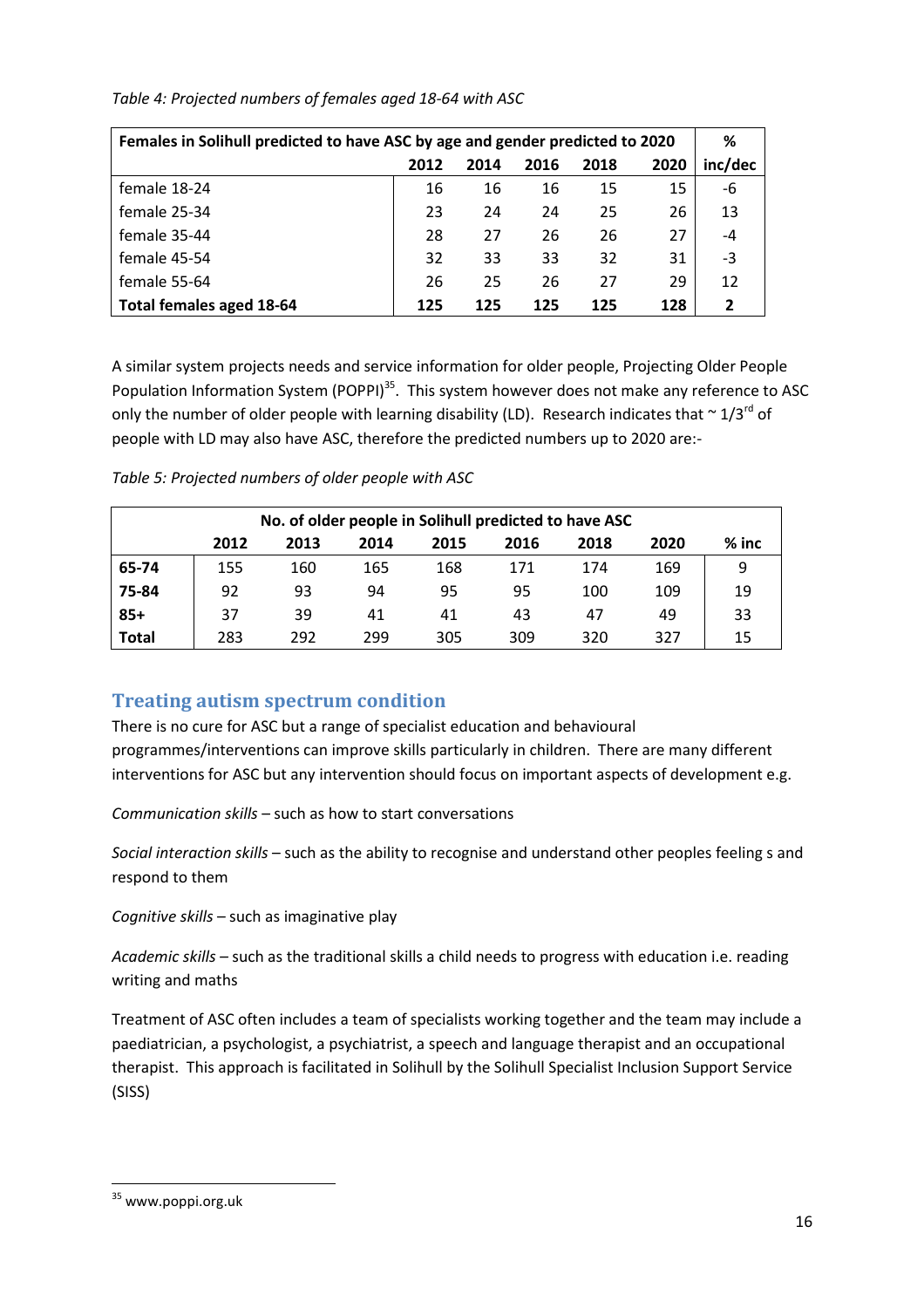Special diets, chelation therapy, hyperbaric oxygen therapy and neuro-feedback are amongst treatments that are NOT recommended for ASC, as there is little or no evidence that these approaches work.

## **Services**

## Children with ASC

#### Solihull Specialist Inclusion Support Service

SISS offers multidisciplinary support to children and young people aged (0-19 years) with special educational needs and disabilities (SEND). The service is made up of 6 specialist teams<sup>36</sup>:-

- Communication and learning difficulties (CLD)
- Emotional , social and behavioural difficulties (ESBD)
- Autism
- Sensory and physical impairment (SPI)
- Special educational needs under 6 (SENU6)
- Speech, language and communication disorders (SLCD)

SISS provides support in schools, nurseries, early years settings and homes. Approximately 1 in 6 children receiving services through SISS are pre-school.

## Oaklands Special School and Pupil Referral Unit (PRU)

It is proposed that the above school is closed at the end of August 2014 and a new Academy established in its place. This new academy, known as Northern House School (Solihull) will cater for the needs of children from across Solihull aged 4-16 with statements of special educational needs including ASC.

The PRU for secondary aged pupils permanently excluded pupils will also close at the same time but it is envisaged that these pupils will be accommodated through and agreement between the existing North Solihull Secondary schools.

#### The Meadow Centre

The centre is part of Heart of England Foundation Trust (HoEFT) and offers services for children and young people aged 0-18 years and their families<sup>37</sup>. The Meadow Centre provides multidisciplinary assessment advice and support for children with significant and complex medical, developmental and/or social needs. This also extends to their families.

The service is organised into 3 teams:

• The team for younger children up to 6 years of age, with complex medical and/or developmental needs including difficulties that may indicate the possibility of an Autism Spectrum Condition.

• The team for older children aged 7 years to 18 years with difficulties that indicate the possibility of an Autistic Spectrum Condition.

• The Children's Disability Team is a team of social workers working with severely disabled children up to 18 years old. This team provides additional family support, information, care packages, access to short breaks and child protection services.

There are currently waiting lists for this service.

<sup>&</sup>lt;sup>36</sup> www.solihull.gov.uk

<sup>37</sup>www.heartofengland.nhs.uk/the-meadow-centre/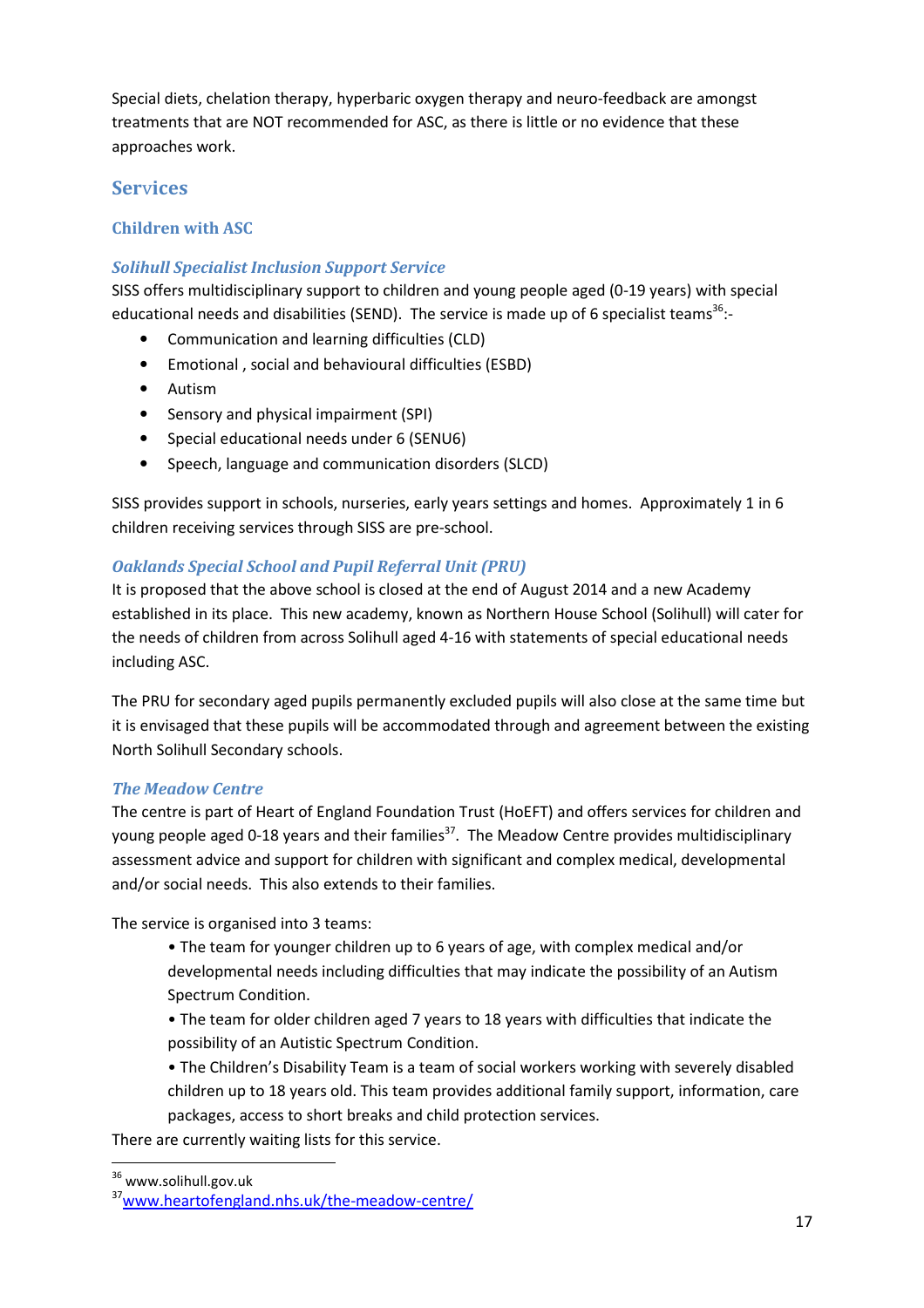#### Support groups

#### SASSI (Solihull Autism Spectrum Support and Information)

SASSI is an Autism Support Group for parents/guardians of children and young people with  $\text{ASC}^{38}$ . It offers a social opportunity for people to talk to other parents in the same situation as well as approach a variety of professionals informally. They meet once a month in the evening in a school hall and there is usually a formal talk on topics suggested by parents. In addition there are fund raising activities and social events for both children and adults.

#### Solihull Parent Partnership Service<sup>39</sup>

This organisation offers a free, impartial and confidential service that enables parents/carers to make informed choices about their child's education by offering advice, information and support to make these decisions.

#### **Signpost Inclusion 40**

Signpost Inclusion hold regular drop-in parent support groups, specifically for parents who have children with additional needs. The groups provide an opportunity to spend time with other people who share similar experiences. Parents meet in a relaxed and friendly setting to share ideas and offer emotional and practical support to each other. An autism specific support group meets once a month, during the day.

#### Autism-friendly screenings at Cineworld

In partnership with the social care provider, Dimensions, Cineworld host an autism-friendly screening once a month to cinema goers, where lighting is kept on, volume levels are reduced, there are no advertisements or trailers and customers can bring in their own food.

#### Adults with ASC

Some people with ASC do not have their condition diagnosed and others do not have it recognised until they have reached adulthood. Treatment of adults is similar to that for children but the programmes offered may be slightly different i.e.

- Social learning programmes to help them cope in social situations
- Leisure activity programmes where those with ASC can take part in leisure activities (games, exercise, going to the cinema) with a group of people
- Skills for daily living programmes help for those with problems carrying out daily activities such as eating and washing

Such programmes are delivered at day/drop in centres in Solihull such as Park View and Bacon's End for those adults who also have a learning disability. More opportunities for leisure, physical activity and work are listed in the Solihull Care Directory<sup>41</sup> and include SoLO (Solihull Life Opportunities) and Newlands Bishop Farm (Family Care Trust) - a working and training environment.

If adults are diagnosed with ASC they can access certain benefits such as Personal Independence Payment (PIP) which they can then use to buy care or pay for a range of activities.

 $\overline{\phantom{0}}$ 

<sup>38</sup> www.solihullsassi.co.uk

<sup>39</sup> www.solihullparentpartnership.co.uk

<sup>40</sup> www.signpostinclusion.org.uk

<sup>41</sup> www.solihullcaredirectory.co.uk/Home.aspx